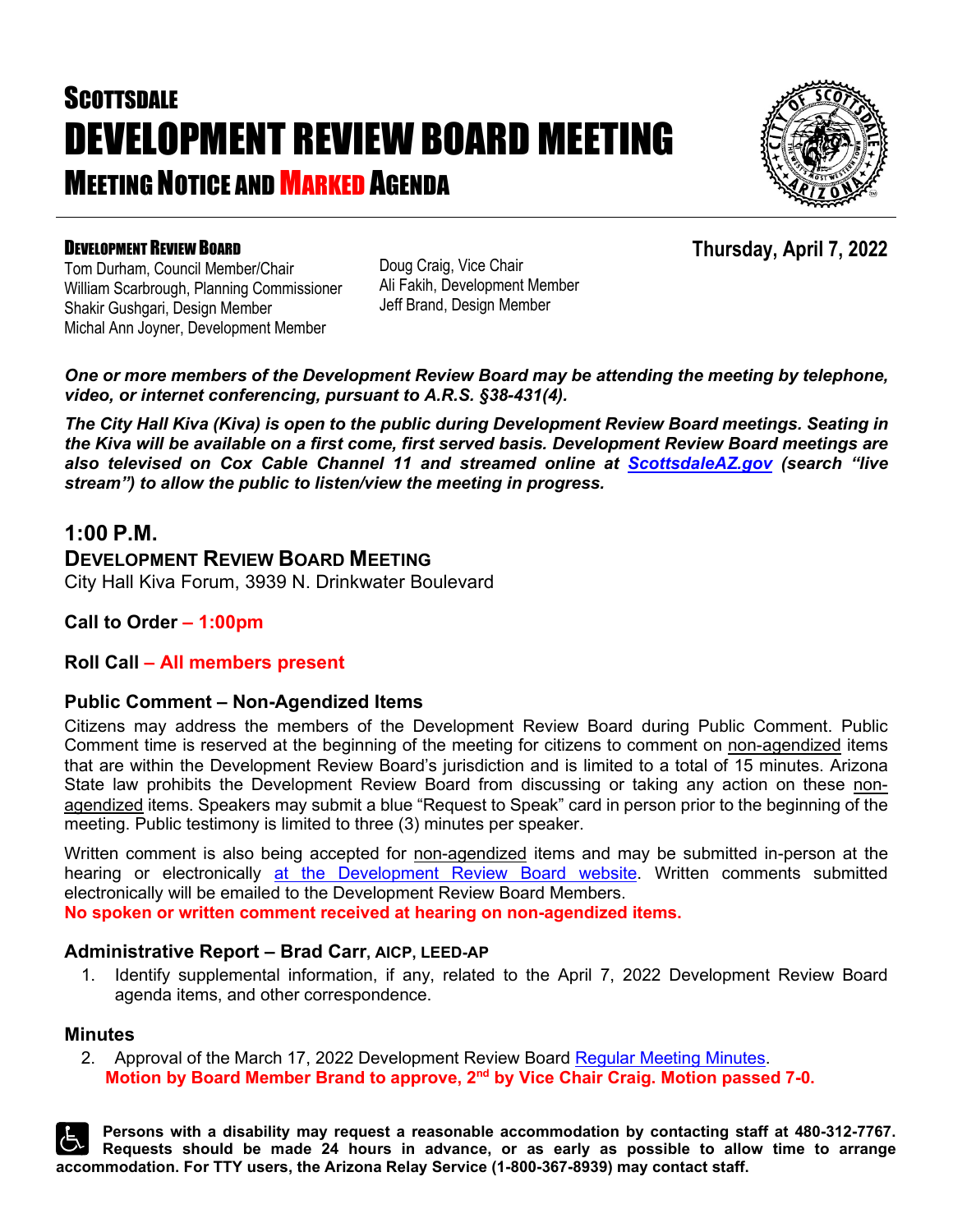## **ACTION ITEMS**

**How the Action Agenda Works:** The Development Review Board may take one vote to act on all items on the Continuance Agenda and/or Consent Agenda or may remove individual items for further discussion as appropriate. The Development Review Board takes separate action on each item on the Regular Agenda.

Persons interested in speaking on any agenda item may **submit a blue "Request to Speak" card in person prior to the beginning of public testimony.** Those wishing to speak are customarily given three minutes to speak on each item. Additional time may be granted to a designated speaker representing two or more persons (please submit cards together). Persons interested in submitting a written comment on any item may **submit a yellow "Written Comments" card in person prior to the beginning of public testimony or may submit electronically [at the Development Review Board website](https://www.scottsdaleaz.gov/boards/development-review-board/public-comment) no later than 90 minutes prior to the meeting.**

## CONSENT AGENDA

### 3. 31-DR-2020 [\(Wild West Storage\)](https://eservices.scottsdaleaz.gov/planning/projectsummary/dr_reports/DR_31_DR_2020.pdf)

Request for approval of a site plan, landscape plan, and building elevations for a walled storage facility enclosure with open yard storage, garage, and covered canopy on a +/- 1.5-acre site located at 11420 E. Shea Boulevard, with Highway Commercial, Planned Community District (C-3 PCD) zoning. Staff contact is Casey Steinke, 480-312-2611

#### **Applicant contact is Kevin Evernham, 480-570-7651**

**Motion by Board Member Brand to approve 31-DR-2020 on the Consent Agenda, 2nd by Board Member Joyner. Motion passed 7-0.**

4. 13-DR-2021 [\(Falcon Nest Hanger\)](https://eservices.scottsdaleaz.gov/planning/projectsummary/dr_reports/DR_13_DR_2021.pdf)

Request for approval of a site plan, landscape plan, and building elevations for an approximately 29,300 square foot hanger and office building on a  $+/-$  1.5-acre site located at 15650 N. 83<sup>rd</sup> Way, with Industrial Park (I-1) zoning.

Staff contact is Jeff Barnes, 480-312-2376

**Applicant contact is James Larson, 602-955-9929 Motion by Board Member Joyner to approve 13-DR-2021, 2nd by Board Member Gushgari. Motion passed 6-0, with Board Member Brand recusing.** 

5. [22-DR-2021](https://eservices.scottsdaleaz.gov/planning/projectsummary/dr_reports/DR_22_DR_2021.pdf) (Peeps)

Request for approval of a site plan and building elevations for a new two-story restaurant that is approximately 3,588 square feet on a +/- 2,000 square foot site located at 4445 N. Buckboard Trail, with Downtown/Downtown Multiple Use – Type 3, Planned Block Development, Downtown Overlay (D/DMU-3 PBD DO) zoning.

Staff contact is Katie Posler, 480-312-2703

**Applicant contact is Jason Rieke, 602-903-4822**

**Motion by Vice Chair Craig to approve 22-DR-2021, 2nd by Commissioner Scarbrough. Motion passed 6-0, with Board Member Fakih recusing.** 

6. [44-DR-2021 \(Christian Brothers Automotive\)](https://eservices.scottsdaleaz.gov/planning/projectsummary/dr_reports/DR_44_DR_2021.pdf)

Request for approval of a site plan, landscape plan, and building elevations for a new, 4,900 square foot vehicle repair building and associated improvements on a +/- 1.05-acre site located at 8700 E. Thomas Road, with Central Business (C-2) zoning.

Staff contact is Jeff Barnes, 480-312-2376

**Applicant contact is Jeffrey Rybarczyk, 480-570-7651**

**Item moved to the Regular Agenda for further review. Motion by Board Member Brand to continue 44-DR-2021 to a hearing date to be determined, 2nd by Board Member Joyner. Motion passed 7-0.**